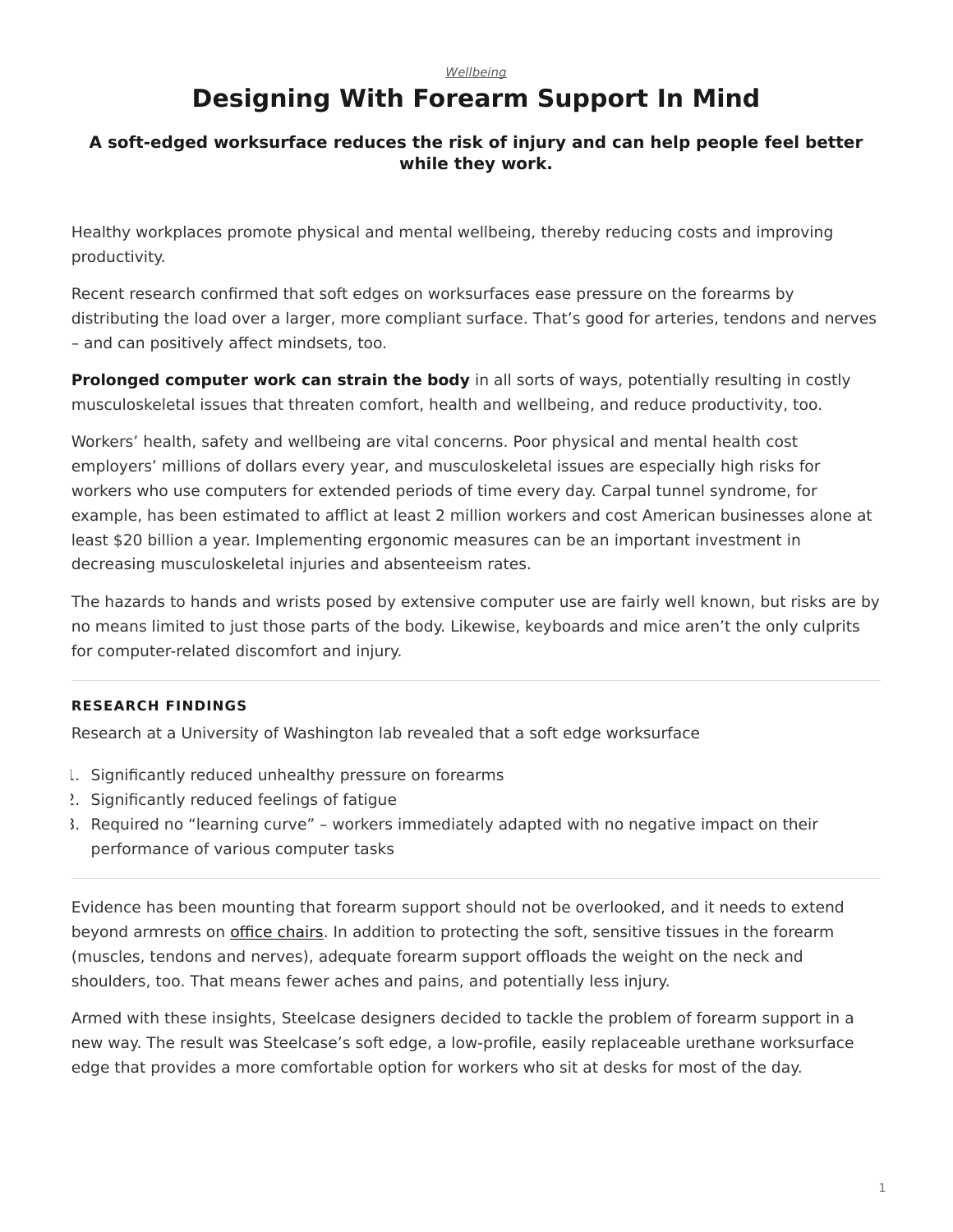To quantify the ergonomic impact of worksurface edges, Steelcase commissioned a study at the University of Washington in 2012. Researchers there confirmed that resting forearms on a hard-edged surface creates pressure "hot spots", presenting potential risks for harm. In contrast, with a soft-edged worksurface, contact stresses are distributed over a larger area, reducing concentrated pressure. Testing, using a pad with sensors mounted over the desk surface, showed significantly less contact stress with a soft-edge worksurface, and test participants reported feeling less fatigue in their wrists. Also significant was the finding that workers adapted easily and quickly, without any negative impact on how well they performed on a variety of computer tasks.

Because a soft edge flexes and conforms to the forearm, it may improve circulation and reduce aggravation to the sensitive, soft tissues in the forearm. Ultimately, this can reduce risks for workrelated injuries such as tendonitis and carpal tunnel syndrome.

Especially in today's work environments, employer's are showing concern for worker wellbeing, signaling that they realize the value of work environments that provide supportive, user-friendly experiences. Employees also see comfort as a perk.

Based on insights from research, worker observations and design thinking, the Steelcase Soft Edge Universal Worksurface for Answer, Montage and Kick is a new way to add advanced comfort, appeal and high-performance functionality to any office environment.

#### **DESIGNED WITH FOREARMS IN MIND**

Compared to hands and wrists (which have 27 bones), forearms are relatively simple. Each has only two bones, the radius and ulna. Forearms become more complex, however, when all the muscles, tendons and nerves are considered. The many muscles that make up the forearm transform into long tendons at the wrist, connect to the bones in the hands and fingers and provide movement. In addition to the tendons, nerves and arteries are also near the skin's surface at the wrist. This makes forearms especially susceptible to the dangers of prolonged contact pressure, also known as static loading.

Adjustable armrests on chairs can provide a level of forearm support, but many workers opt instead to rest their forearms directly on the worksurface while they're using a keyboard and mouse.

To reduce risks to forearms, ergonomic guidelines for office furniture require worksurfaces to have rounded edges with a minimum radius of 2-3 millimeters. Even with this rounding, the end result is a hard edge. The Steelcase soft edge provides a unique, new option: a soft, conforming urethane edge that creates an advanced ergonomic interface at the center section of the

worksurface, while also maintaining a contemporary, clean-lined aesthetic.

"Our goal was to create an edge that was decidedly soft in its performance, but deliberately crisp in its visuals and geometry," explains Brett Kincaid, who led the Steelcase design team that created the soft edge worksurface.

Another important criterion: soft edge was designed to be easily replaced at the worksite, ensuring sustainable support at the worksurface for its entire life cycle.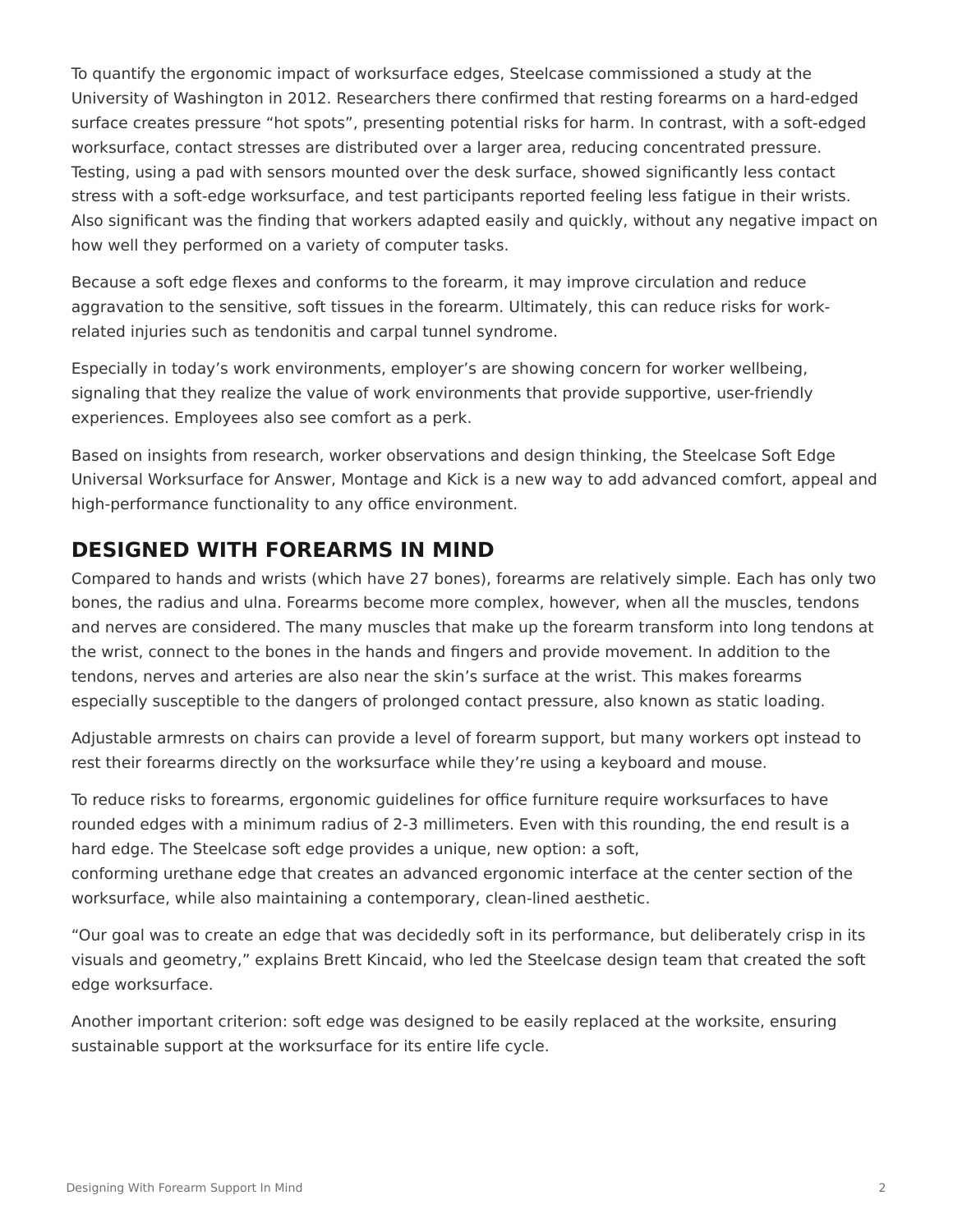**Carpal tunnel syndrome has been estimated to afflict at least 2 million workers and cost American businesses alone at least \$20 billion a year.**

## **PROVING THE VALUE**

To quantify the advantages of the soft edge, Steelcase put it to the test of rigorous scientific evaluation. Because of their prominent credentials in upper body ergonomics, scientists in the Department of Environmental and Occupational Health Sciences at the University of Washington were selected to do the research.

Testing took place at the university's ergonomics lab. A group of randomly selected participants was asked to perform a series of standardized computer tasks, including typing and using a mouse. Each participant performed the same tasks for 30 minutes at two different workstations: one had a worksurface with the Steelcase soft edge and the other was a typical hard-edged worksurface. Both worksurfaces were covered so participants couldn't tell them apart, and they also weren't told there was a difference between the two. Each worksurface and chair was properly adjusted to each person before they performed the tasks.

The testing included both quantitative and qualitative measures. A pad with sensors placed on top of each worksurface measured contact pressure, and other lab instruments precisely measured forearm and shoulder muscle activity, heart rate, tissue oxygenation and wrist postures. In addition, the researchers measured task performance (speed and accuracy), perceived fatigue and user preference.

The research results showed significantly lower contact stress and reduced feelings of wrist fatigue with the soft edge compared to the hard-edged worksurface, confirming its potential for sustaining comfort over time, which may ultimately reduce longer-term musculoskeletal symptoms.

"We have nerves, arteries and tendons near the surface of our forearms. Reducing contact stress is considered beneficial because too much contact stress can affect circulation and may ultimately affect health," says Peter Johnson, an associate professor in the Environmental and Occupational Health Sciences department at the University of Washington.

Another positive: The testing results also showed no decline in performance with the soft edge worksurface. This was an important outcome since participants had no prior experience and were not familiar with the new worksurface. There were also no appreciable differences in muscle activity and preference measures, suggesting that it's easy to adapt to the soft edge.

**"We have nerves, arteries and tendons near the surface of our forearms. Reducing contact stress is considered beneficial because too much contact stress can affect circulation and may ultimately affect health."**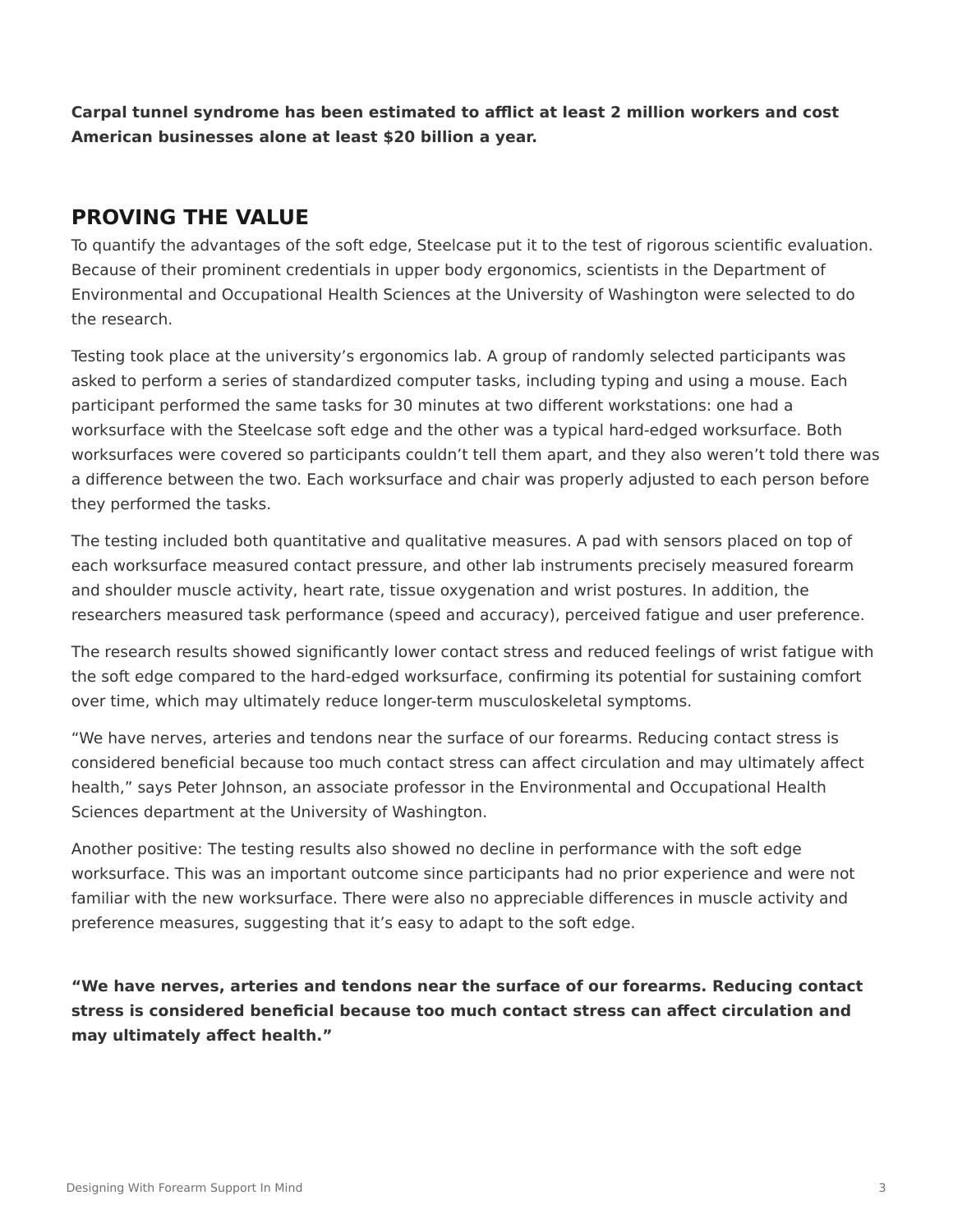## **CHOOSING A HOLISTIC SOLUTION**

Beyond its ergonomic advantages, the Steelcase soft edge worksurface was designed to be smart in other ways, too. As space-per-worker is trending smaller, workers appreciate added-in support and amenities. What's more, because of its unique design, the Steelcase soft edge preserves worksurface space for devices and tools. Its trim profile also minimizes the chances for distracting spills and desktop roll-offs.

Sustainability is another important feature. The Steelcase soft edge is a PVC-free urethane and the material is Cradle to Cradle Certified©. Moreover, because it isn't molded into the worksurface, the soft edge can be easily replaced at the worksite, extending the life cycle of the worksurface significantly.

As with any product designed to address ergonomic issues, it's important to consider the worksurface edge in the larger context of the total work environment, emphasizes Dave Trippany, who heads Steelcase ergonomics and wellbeing research.

"We need to look at everything that goes in a work environment," he says. "The worksurface is one component, but there are a lot of other components that come into play – the chair, the external keyboard, the mouse, the display. How does each item bring ergonomic affordance? How is it meant to improve my experience as an investment in my health and comfort? How can it help me achieve better performance in my job? How does it add value?"

The workplace can be a competitive advantage when it's holistically designed to provide comfort as a key aspect in people's overall health and productivity. Research confirms that a soft worksurface edge can be a small-scale but important investment in maximizing support and minimizing risk.

**"We need to look at everything that goes in a work environment. How is it meant to improve my experience as an investment in my health and comfort? How can it help me achieve better performance in my job? How does it add value?"**

**DAVE TRIPPANY** | who heads Steelcase ergonomics and wellbeing research

#### **WORKSURFACE COMPARISON STUDY, FAST FACTS**

• Conducted by researchers in the Department of Environmental and Occupational Health Sciences at the University of Washington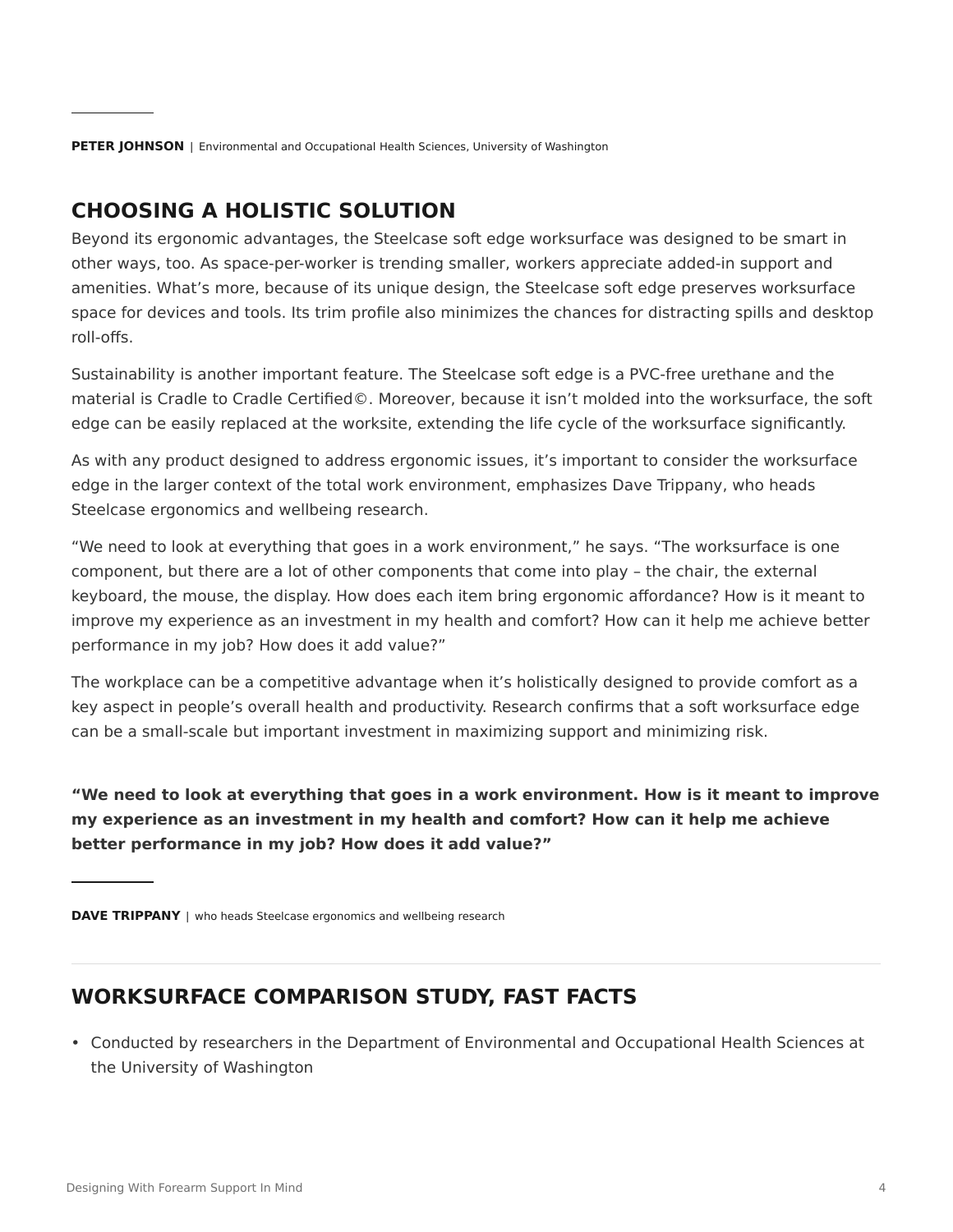- Two worksurfaces were evaluated: a Steelcase soft edge worksurface and a worksurface with a hard edge
- The worksurfaces were covered so participants couldn't see the differences
- Adult test participants were randomly selected, including men and women of various body types and ages
- Chairs and worksurface height were adjusted for each participant
- Data was collected while participants performed standardized computer keyboarding and mousing tasks for 30 minutes
- Measurements included contact pressure, muscle activity, wrist posture, performance, perceived fatigue and preference
- Test participants had significantly lower contact stress and feelings of wrist fatigue using the soft edge worksurface with no negative impact on their performance of tasks

#### **RESEARCHERS**

Peter Johnson, Associate Professor of Environmental and Occupational Health Sciences, University of Washington Jeong Ho "Jay" Kim, Research Scientist, Environmental and Occupational Health Sciences, University of Washington

#### **REFERENCES**

"Keyboards, Desks Can be Hazardous to Your Health," University of Washington School of Public Health News, Sept. 27, 2012.

"The Latest Thinking on Computer-Related Pain," Ingfei Chen, The New York Times, Sept. 19, 2008.

"Personal Health," Jane E. Brody, The New York Times, Feb. 28, 1996.

"The Pathophysiology of Nerve Entrapment Syndromes", Szabo RM, Gelberman RH, J Hand Surg 12A, 880-884, 1987.

"That Hurts! Contact Stress at Work", Workplace Health and Safety, Government of Alberta, Jul. 2004.

"Carpal Tunnel Syndrome: Ergonomic Risk Factors and Intracarpal Canal Pressure", Werner RA, Armstrong TJ, Physical medicine and rehabilitation clinics of North America, 555, 1997.

"Effect of Wrist Posture on Carpal Tunnel Pressure while Typing", Rempel DM, Keir PJ, Bach JM, Journal of Orthopaedic Research, 26(9) 1269-1273, 2008.

*2013*

#### **Featured Products**